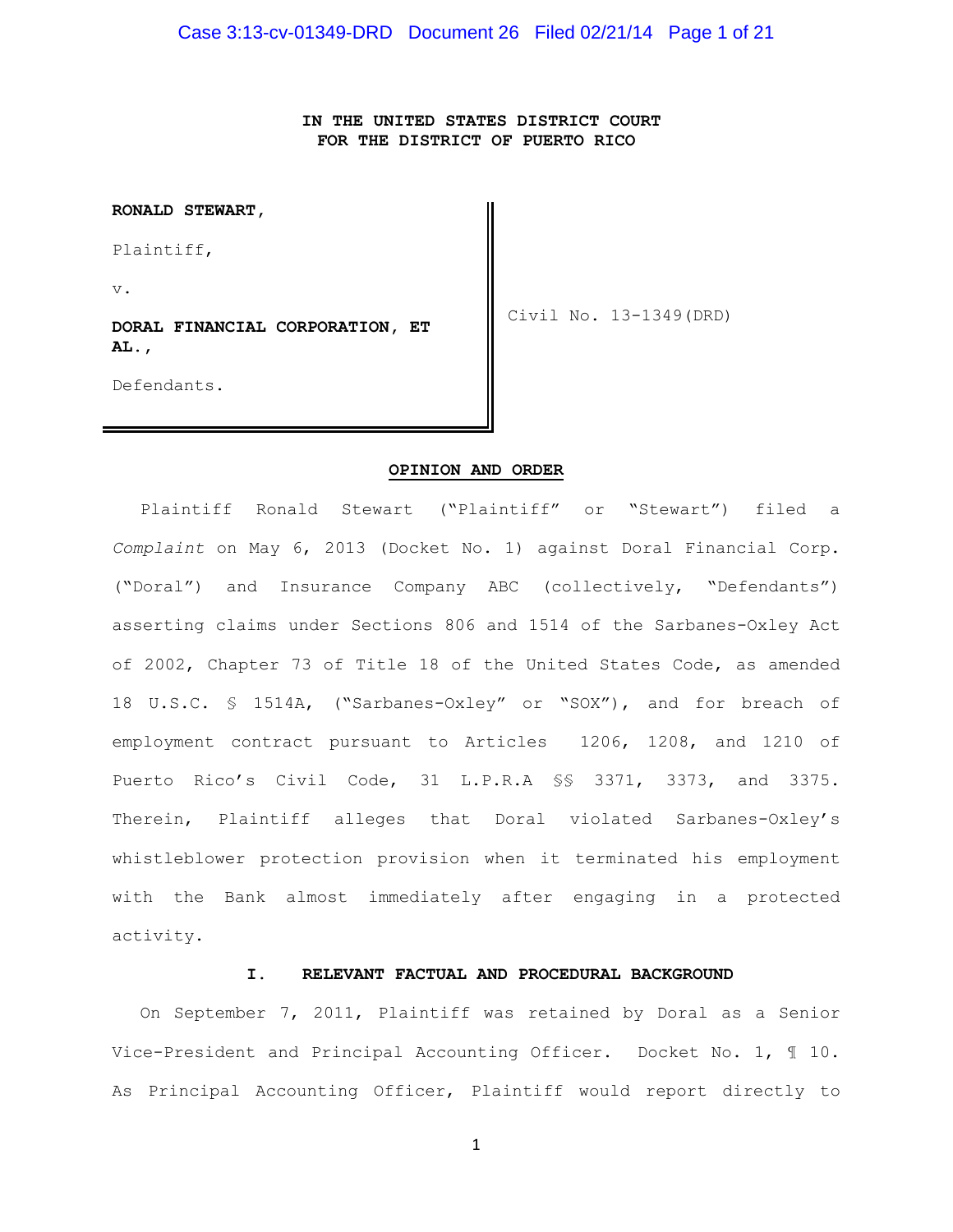# Case 3:13-cv-01349-DRD Document 26 Filed 02/21/14 Page 2 of 21

the Chief Financial and Investment Officer ("CFO") of Doral. Id. Stewart's performance during his tenure at Doral was excellent, having been praised by Robert Wahlman, the CFO, on various occasions. Docket No. 1, ¶ 12.

On February 16, 2012, Plaintiff sent a letter to the Chairman of the Audit Committee of Doral expressing his concerns regarding "deficiencies in the Bank's program of internal controls as required by Sarbanes-Oxley." Docket No. 1, ¶ 13. Stewart was concerned that Doral would fail to accurately report financial information in the upcoming quarters as a result of comments and events personally perceived by him. Id.

Specifically, Stewart alleges that Mr. Wakeman, Doral's Chief Executive Officer, directed him and others to misrepresent the company's financial reports when Wakeman stated "I want our leverage ratio over 9% even if that means booking assets in later periods." Docket No. 1, ¶ 14. Further, Plaintiff contends that while he and Wakeman were discussing a possible transaction with the Department of the Treasury, Wakeman asserted: "I don't care about the Regulators. I will do whatever it takes to make this deal work and if it means going against the Regulators that's a risk I will take.... the Regulators will not tell me what I can or cannot do when I am trying to increase the Bank's capital by \$200MM." Id.

Plaintiff further avers that Wakeman was constantly undermining Wahlman's credibility, fueling Stewart's belief that a material weakness existed in the internal control environment that could lead to "inaccurate disclosures of the company's financial information."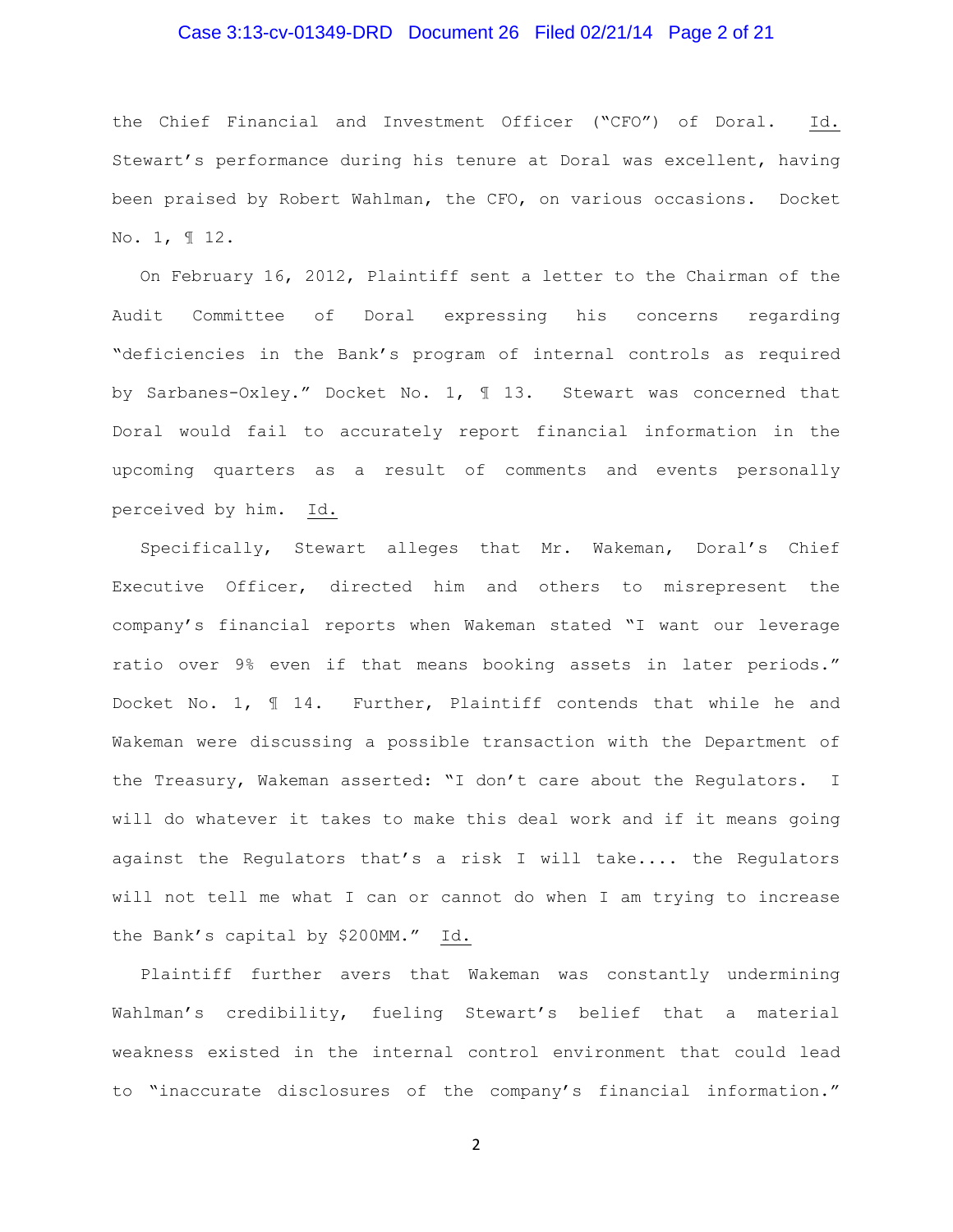# Case 3:13-cv-01349-DRD Document 26 Filed 02/21/14 Page 3 of 21

Docket No. 1, ¶ 15. According to Stewart, Wahlman commented that he "has done things that make [him] very uncomfortable." Id.

Additionally, Plaintiff was concerned by a corporate initiative strategy known as "Role Clarity," aimed at reducing costs and personnel. Docket No. 1, ¶ 16. Most troubling to Plaintiff about the initiative strategy was that Doral "had not given consideration to internal controls when personnel decisions were made nor the transition of internal control responsibilities when a change in personnel was involved." Docket No. 1, ¶ 16.

Stewart contends that the aforementioned statements, when considered in conjunction with Wahlman's assertions and the suspicious implementation of Role Clarity, are indicative of the risks faced by Plaintiff, as Principal Accounting Officer, for failing to comply with Sarbanes-Oxley. Docket No. 1, 116.

On March 15, 2012, less than one month after sending his letter to the Chairman of Doral's Audit Committee, Plaintiff was terminated effective immediately from his employment at Doral. Docket No. 1, ¶ 19.

On July 24, 2013, Doral filed two motions to dismiss (Docket Nos. 10 and 11) arguing, *inter alias*, that Stewart did not engage in protected activity under Sarbanes-Oxley, as he lacked both a subjectively and objectively reasonable belief that the conduct complained of constituted a violation. Doral further averred that Plaintiff's breach of contract claims are subject to a valid arbitration agreement thereby warranting dismissal. Lastly, Doral argued that both the Memorandum to the Chairman of the Audit Committee and the Employment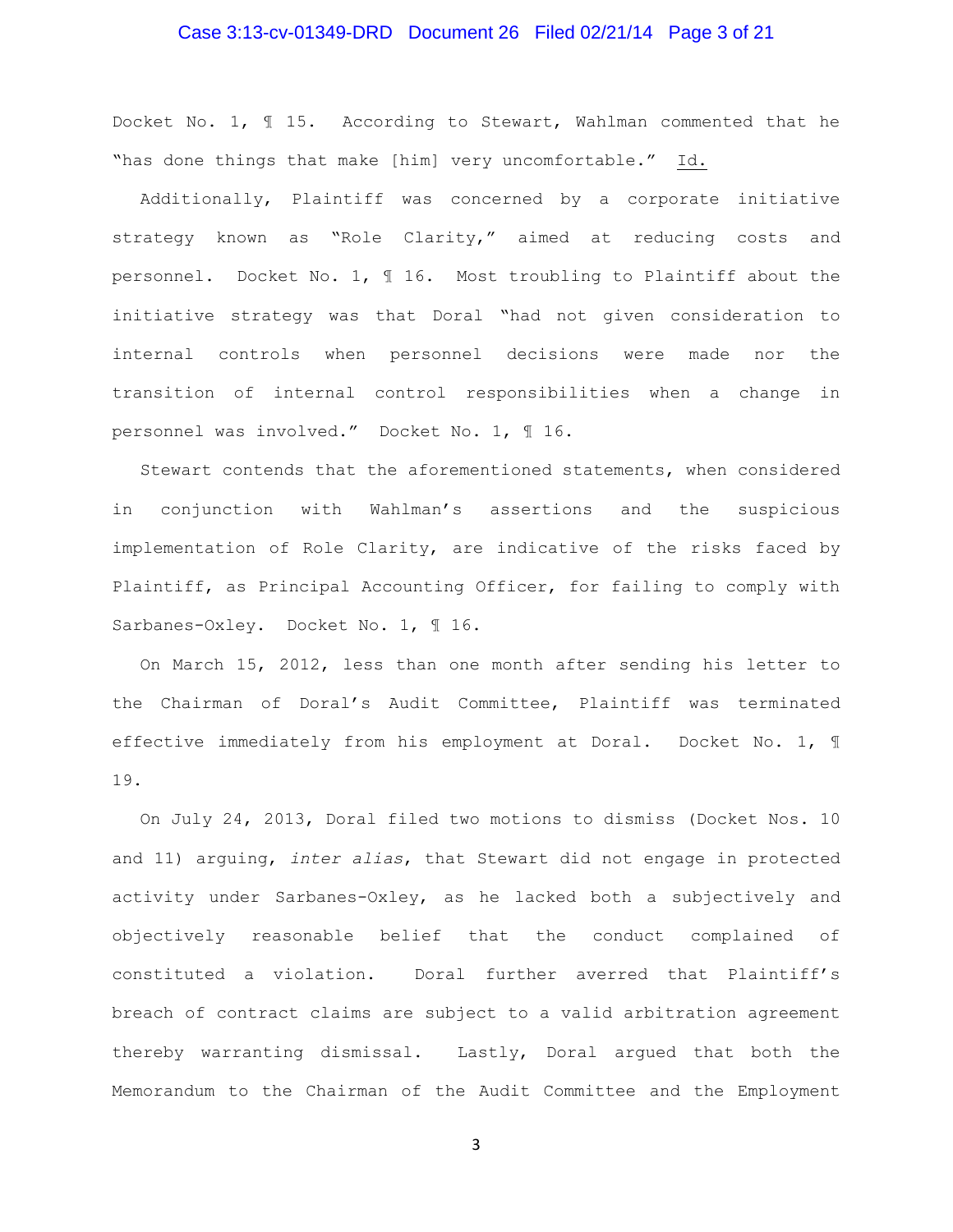# Case 3:13-cv-01349-DRD Document 26 Filed 02/21/14 Page 4 of 21

Agreement were incorporated by reference in the complaint and should thus be considered by the Court.<sup>1</sup>

On September 4, 2013, Plaintiff filed his *Response in Opposition to Defendants' Motions to Dismiss* (Docket No. 17). Therein, Plaintiff contends that Defendants failed to apply the *correct* legal standard with regards to the Sarbanes-Oxley claim. Stewart argues that his allegations, when analyzed under the purview of the appropriate legal standard, clearly show a *prima facie* SOX claim. Lastly, Plaintiff posits that the Court should assume jurisdiction over his breach of contract claims, as the arbitration agreement contained in the Employment Agreement is invalid and unenforceable.

On September 21, 2013, Doral filed its *Reply to Plaintiff's Opposition* (Docket No. 20) urging the Court to proceed with caution when deciding whether to grant Chevron deference to the Department of

 $\overline{a}$ 

 $1$  Under the motion to dismiss standard of Federal Rule of Civil Procedure 12(b)(6), the Court's "[c]onsideration is limited to the complaint, written instruments that are attached to the complaint as exhibits, statements or documents that are incorporated in the complaint by reference, and documents on which the complaint heavily relies." Mercado Arocho v. U.S., 455 F.Supp.2d 15, 19 (D.P.R. 2006) (quoting Negrón Ramos v. Internal Revenue Serv., 351 F.Supp.2d 11 (N.D.N.Y. 2006)). There are "narrow exceptions" for "documents the authenticity of which are not disputed by the parties; for official public records; for documents central to plaintiffs' claim; or for documents referred to in the complaint." Watterson v. Page, 987 F.2d 1, 3 (1st Cir. 1993); *see* Clorox Co. P.R. v. Proctor & Gamble Commercial Co., 228 F.3d 24, 32 (1st Cir. 2000) (considering advertising material outside of the complaint in a motion to dismiss false advertising claim because material was "integral" to assessing the complaint's allegations); Alternative Energy, Inc. v. St. Paul Fire & Marine Ins. Co., 267 F.3d 30, 34 (1st Cir. 2001) (holding that district court properly considered a settlement agreement not attached because existence of a claim depended on interpretation of settlement agreement). The Court can consider exhibits attached to filings subsequent to the *Complaint* as long as they fit within these "narrow exceptions." *See* Freeman v. Town of Hudson, 714 F.3d 29, 35-36 (1st Cir. 2013).

Accordingly, the Court determines that both the Memorandum and the Employment Agreement were clearly incorporated by reference in the complaint. The Court will thus consider both of these exhibits in its analysis. *See* Docket Nos. 10-1 and 11-1.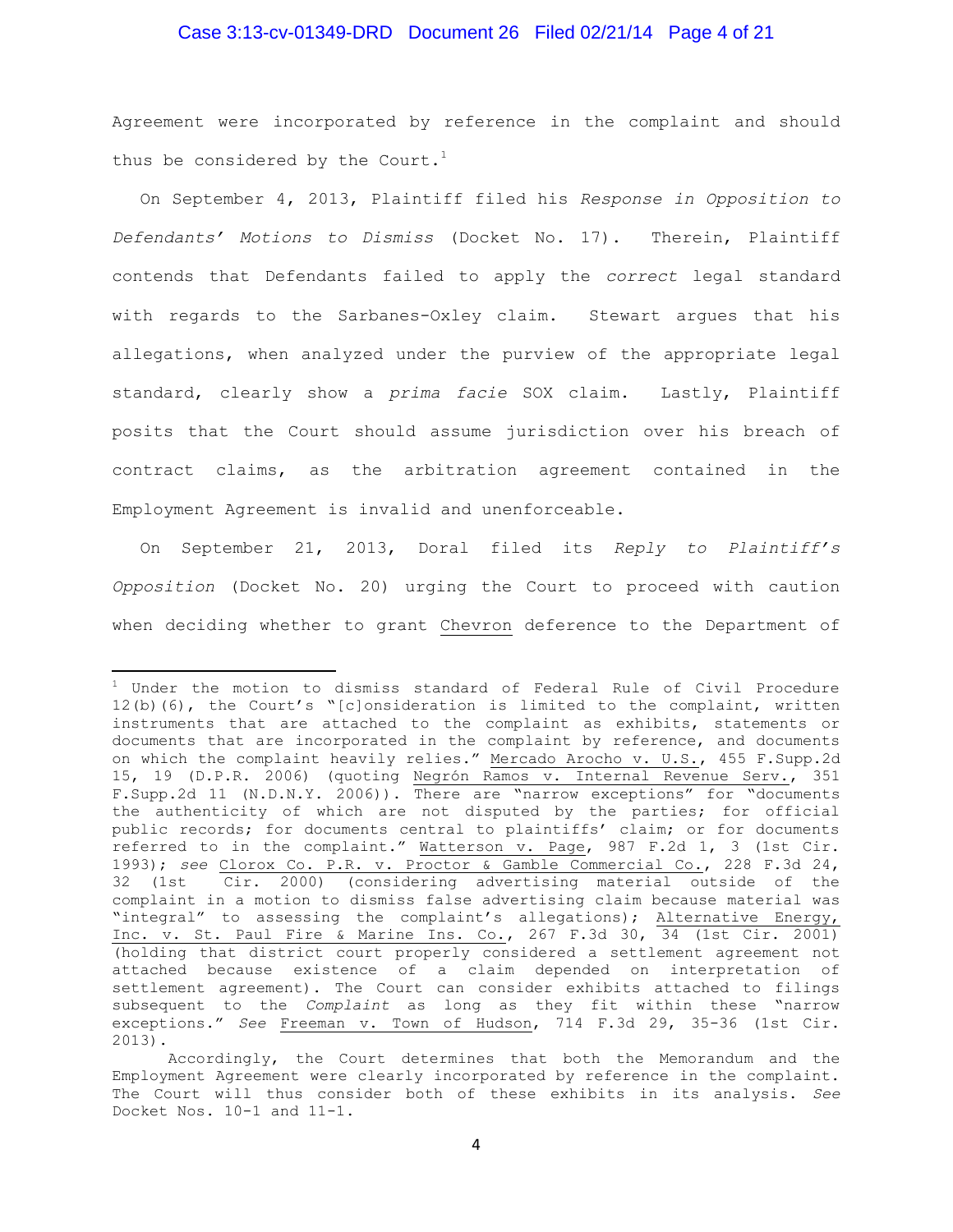# Case 3:13-cv-01349-DRD Document 26 Filed 02/21/14 Page 5 of 21

Labor's Administrative Review Board's ("ARB") decision in Sylvester v. Parexel Int'l, LLC, ARB 07-123, 2011 WL 2165854 (Dept. of Labor, May 25, 2011). Nonetheless, Doral emphasizes that the alleged allegations are not covered under SOX, even if the Court opts to apply the more liberal pleading standard outlined in Sylvester. Additionally, Doral avers that the employment contract between the parties is subject to a valid arbitration agreement and that Stewart has failed to demonstrate that it would be prohibitively expensive to enforce said agreement.

On October 14, 2013, Plaintiff filed its *Sur-Reply* (Docket No. 25) explaining why the ARB's decision in Sylvester is entitled to Chevron deference. Specifically, Plaintiff argues that the only Circuit Courts to have examined this issue have all arrived at the same conclusion, that Chevron deference is warranted.

#### **II. STANDARD OF REVIEW FOR MOTIONS TO DISMISS**

Federal Rule of Civil Procedure 8(a) requires plaintiffs to provide "a short and plain statement of the claim showing that the pleader is entitled to relief." Fed. R. Civ. P. 8(a)(2). Under Bell Atlantic v. Twombly, 550 U.S. 544, 555 (2007), a plaintiff must "provide the grounds of his entitlement [with] more than labels and conclusions." *See* Ocasio-Hernandez v. Fortuño-Burset, 640 F.3d 1, 12 (1st Cir. 2011) ("in order to 'show' an entitlement to relief a complaint must contain enough factual material 'to raise a right to relief above the speculative level on the assumption that all the allegations in the complaint are true (even if doubtful in fact).')(quoting Twombly, 550 U.S. at 555) (citation omitted). Thus, a plaintiff must, and is now required to, present allegations that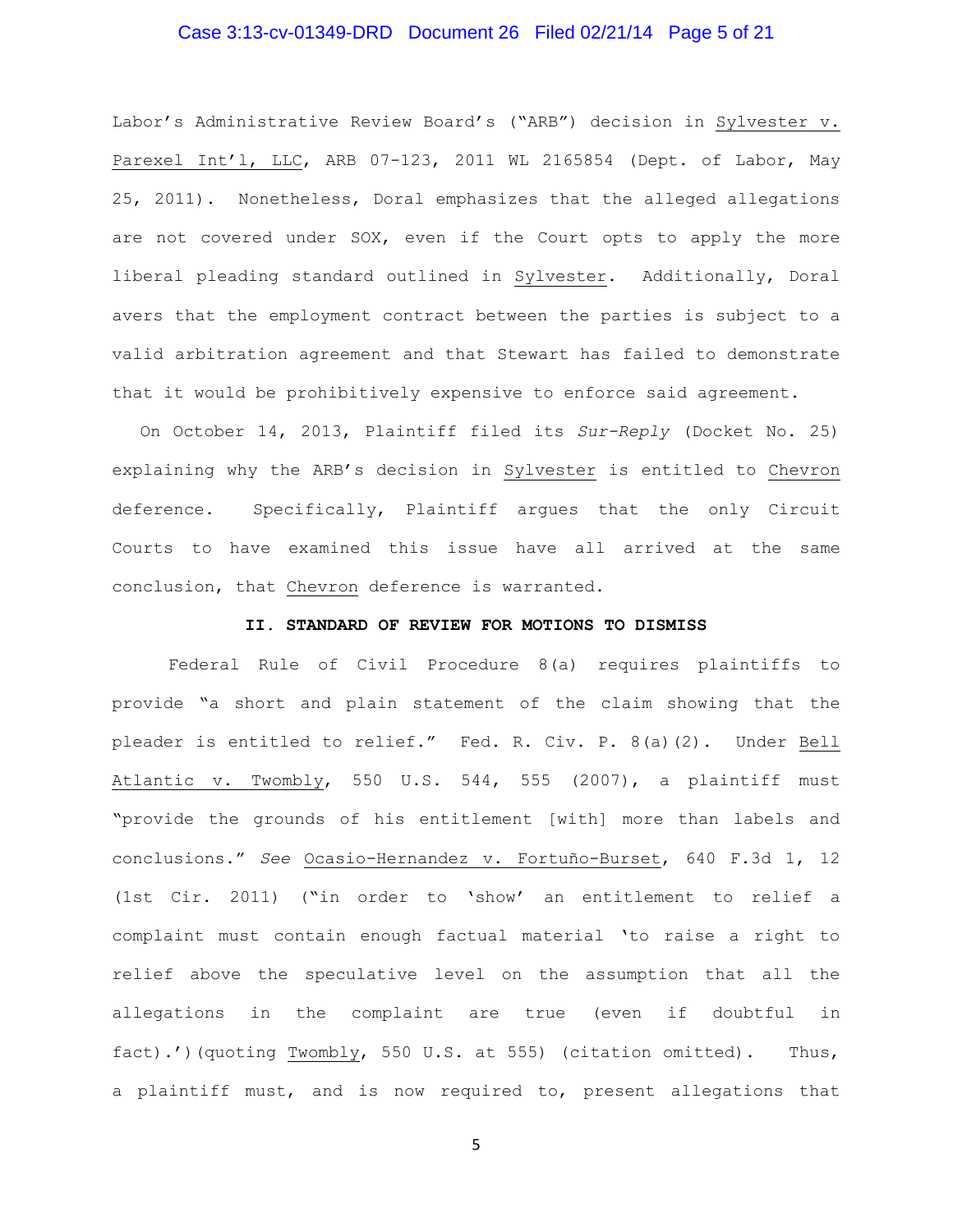# Case 3:13-cv-01349-DRD Document 26 Filed 02/21/14 Page 6 of 21

"nudge [his] claims across the line from conceivable to plausible" in order to comply with the requirements of Rule 8(a). Id. at 570; *see e.g.* Ashcroft v. Iqbal, 556 U.S. 662 (2009).

When considering a motion to dismiss, the Court's inquiry occurs in a two-step process under the current context-based "plausibility" standard established by Twombly, 550 U.S. 544, and Iqbal, 556 U.S. 662. "Context based" means that a Plaintiff must allege sufficient facts that comply with the basic elements of the cause of action. *See* Iqbal, 556 U.S. at 677-679 (concluding that plaintiff's complaint was factually insufficient to substantiate the required elements of a *Bivens* claim, leaving the complaint with only conclusory statements). First, the Court must "accept as true all of the allegations contained in a complaint[,]" discarding legal conclusions, conclusory statements and factually threadbare recitals of the elements of a cause of action. Iqbal, 556 U.S. at 678. "Yet we need not accept as true legal conclusions from the complaint or 'naked assertion[s]' devoid of 'further factual enhancement.'" Maldonado v. Fontanes, 568 F.3d 263, 268 (1st Cir. 2009) (quoting Iqbal, 556 U.S. 678) (quoting Twombly, 550 U.S. at 557).

Under the second step of the inquiry, the Court must determine whether, based upon all assertions that were not discarded under the first step of the inquiry, the complaint "states a plausible claim for relief." Iqbal, 556 U.S. 679. This second step is "context-specific" and requires that the Court draw from its own "judicial experience and common sense" to decide whether a plaintiff has stated a claim upon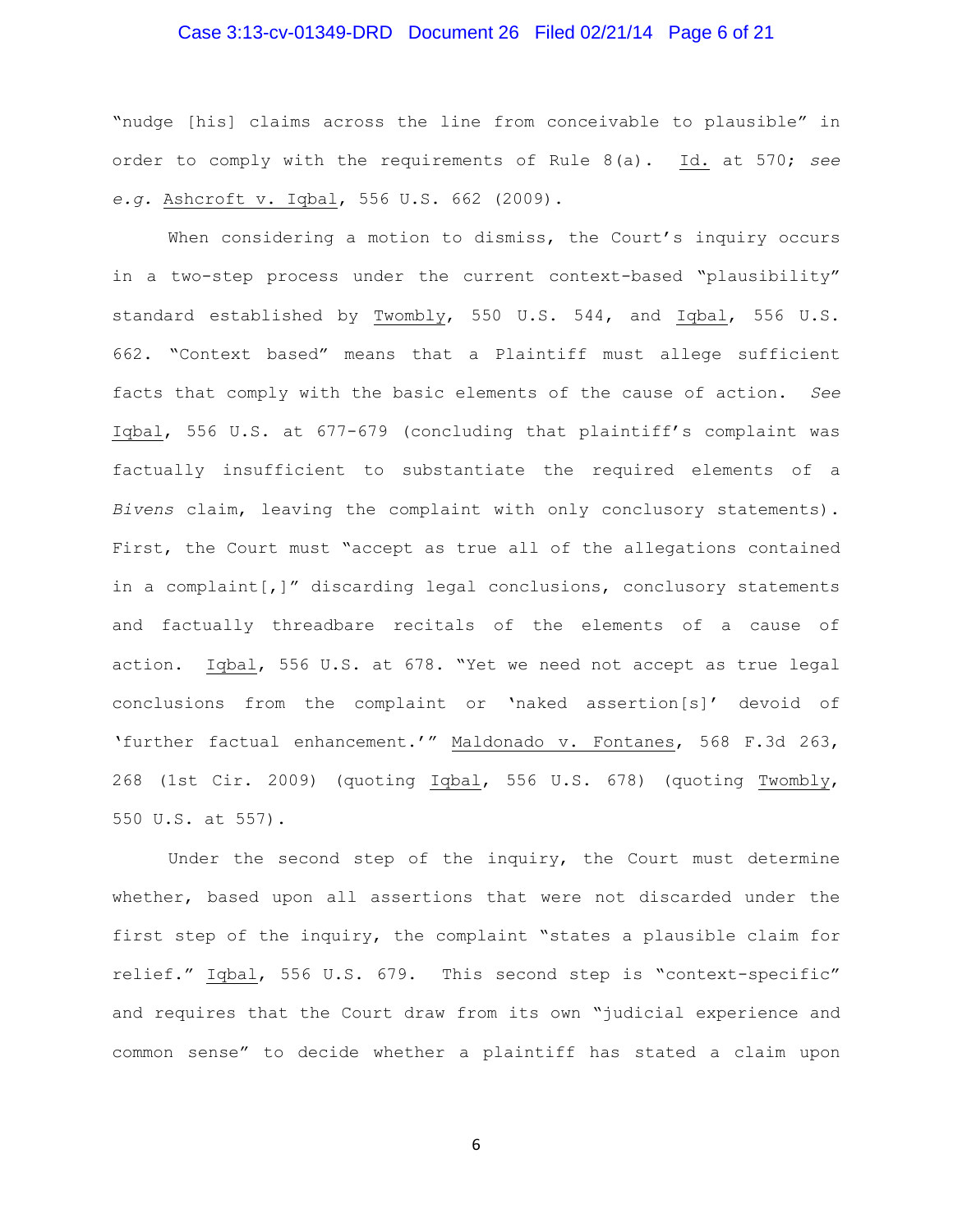# Case 3:13-cv-01349-DRD Document 26 Filed 02/21/14 Page 7 of 21

which relief may be granted, or, conversely, whether dismissal under Rule 12(b)(6) is appropriate. Id.

Thus, "[i]n order to survive a motion to dismiss, [a] plaintiff must allege sufficient facts to show that he has a plausible entitlement to relief." Sanchez v. Pereira-Castillo, 590 F.3d 31, 41 (1st Cir. 2009). "[W]here the well-pleaded facts do not permit the court to infer more than the mere possibility of misconduct, the complaint has alleged - but it has not 'show[n]' 'that the pleader is entitled to relief.'" Iqbal, 556 U.S. at 679 (quoting Fed. R. Civ. P. 8(a)(2)). Furthermore, such inferences must be at least as plausible as any "obvious alternative explanation." Id. at 679-80 (citing Twombly, 550 U.S. at 567). "A plaintiff is not entitled to 'proceed perforce' by virtue of allegations that merely parrot the elements of the cause of action." Ocasio-Hernandez, 640 F.3d at 12, (citing Iqbal, 556 U.S. 679).

The First Circuit has cautioned against equating plausibility with an analysis of the likely success on the merits, affirming that the plausibility standard assumes "pleaded facts to be true and read in a plaintiff's favor" "even if seemingly incredible." Sepúlveda-Villarini v. Dep't of Educ. of P.R., 628 F.3d 25, 30 (1st Cir. 2010) (citing Twombly, 550 U.S. at 556); Ocasio-Hernandez, 640 F.3d at 12 (citing Iqbal, 556 U.S. 679); *see* Twombly, 550 U.S. at 556 ("[A] wellpleaded complaint may proceed even if it appears that a recovery is very remote and unlikely.")(internal quotation marks omitted); *see*  Ocasio-Hernandez, 640 F.3d at 12 (citing Twombly, 550 U.S. at 556)("[T]he court may not disregard properly pled factual allegations,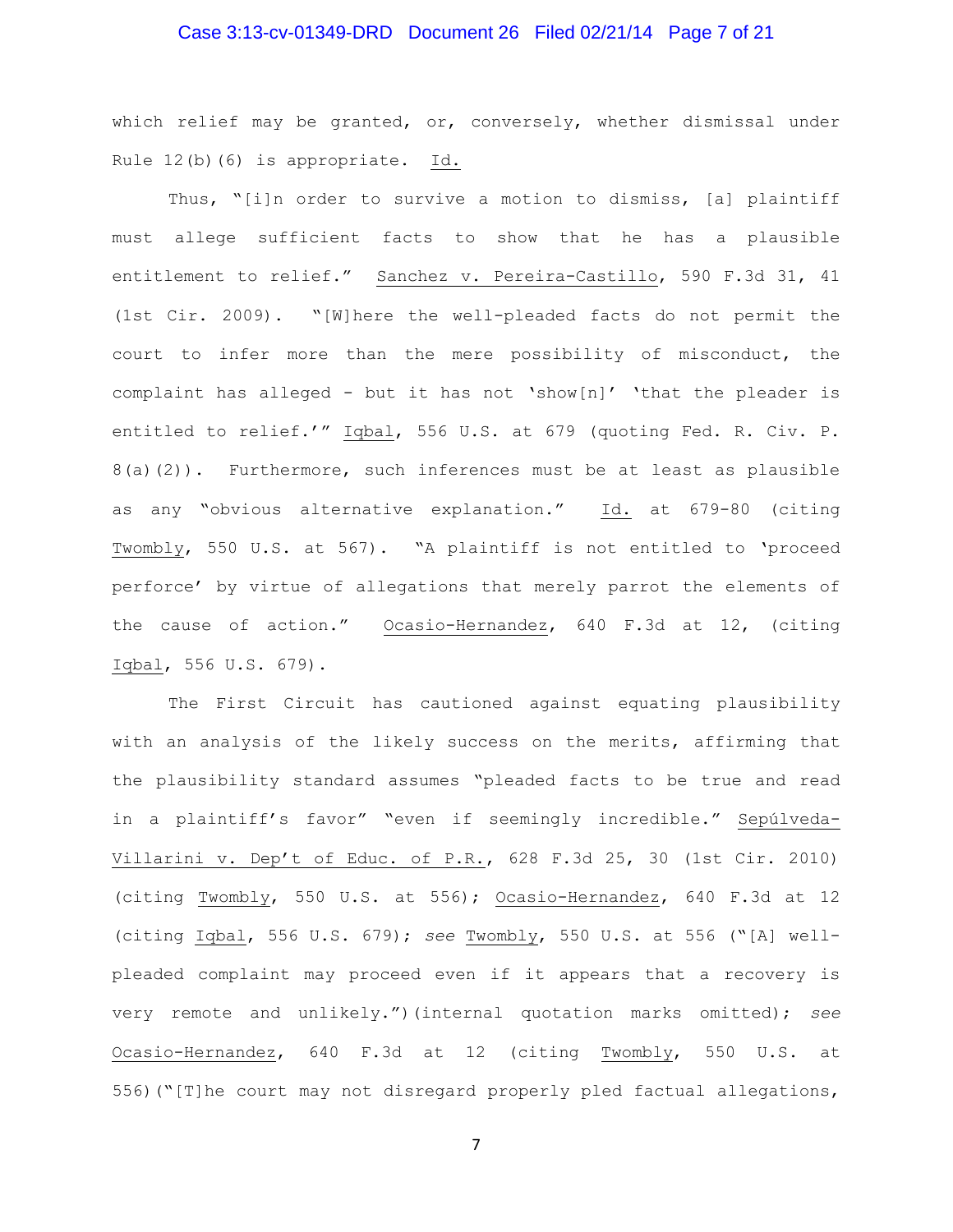# Case 3:13-cv-01349-DRD Document 26 Filed 02/21/14 Page 8 of 21

'even if it strikes a savvy judge that actual proof of those facts is improbable.'"). Instead, the First Circuit has emphasized that "[t]he make-or-break standard . . . is that the combined allegations, taken as true, must state a plausible, [but] not a merely conceivable, case for relief." Sepúlveda-Villarini, 628 F.3d at 29.

However, a complaint that rests on "bald assertions, unsupportable conclusions, periphrastic circumlocutions, and the like" will likely not survive a motion to dismiss. Aulson v. Blanchard, 83 F.3d 1, 3 (1st Cir. 1996). Similarly, unadorned factual assertions as to the elements of the cause of action are inadequate as well. Penalbert-Rosa v. Fortuno-Burset, 631 F.3d 592 (1st Cir. 2011). "Specific information, even if not in the form of admissible evidence, would likely be enough at [the motion to dismiss] stage; pure speculation is not." Id. at 596; *see* Iqbal, 556 U.S. at 681("To be clear, we do not reject [] bald allegations on the ground that they are unrealistic or nonsensical. . . . It is the conclusory nature of [the] allegations, rather than their extravagantly fanciful nature, that disentitles them to the presumption of truth."); *see* Mendez Internet Mgmt. Servs. v. Banco Santander de P.R., 621 F.3d 10, 14 (1st Cir. 2010) (The Twombly and Iqbal standards require District Courts to "screen[] out rhetoric masquerading as litigation."). However, merely parroting the elements of a cause of action is insufficient. Ocasio-Hernandez, 640 F.3d at 12 (citing Sanchez v. Pereira-Castillo, 590 F.3d 31, 49 (1st Cir. 2009)).

The First Circuit recently outlined two considerations for district courts to note when analyzing a motion to dismiss. García-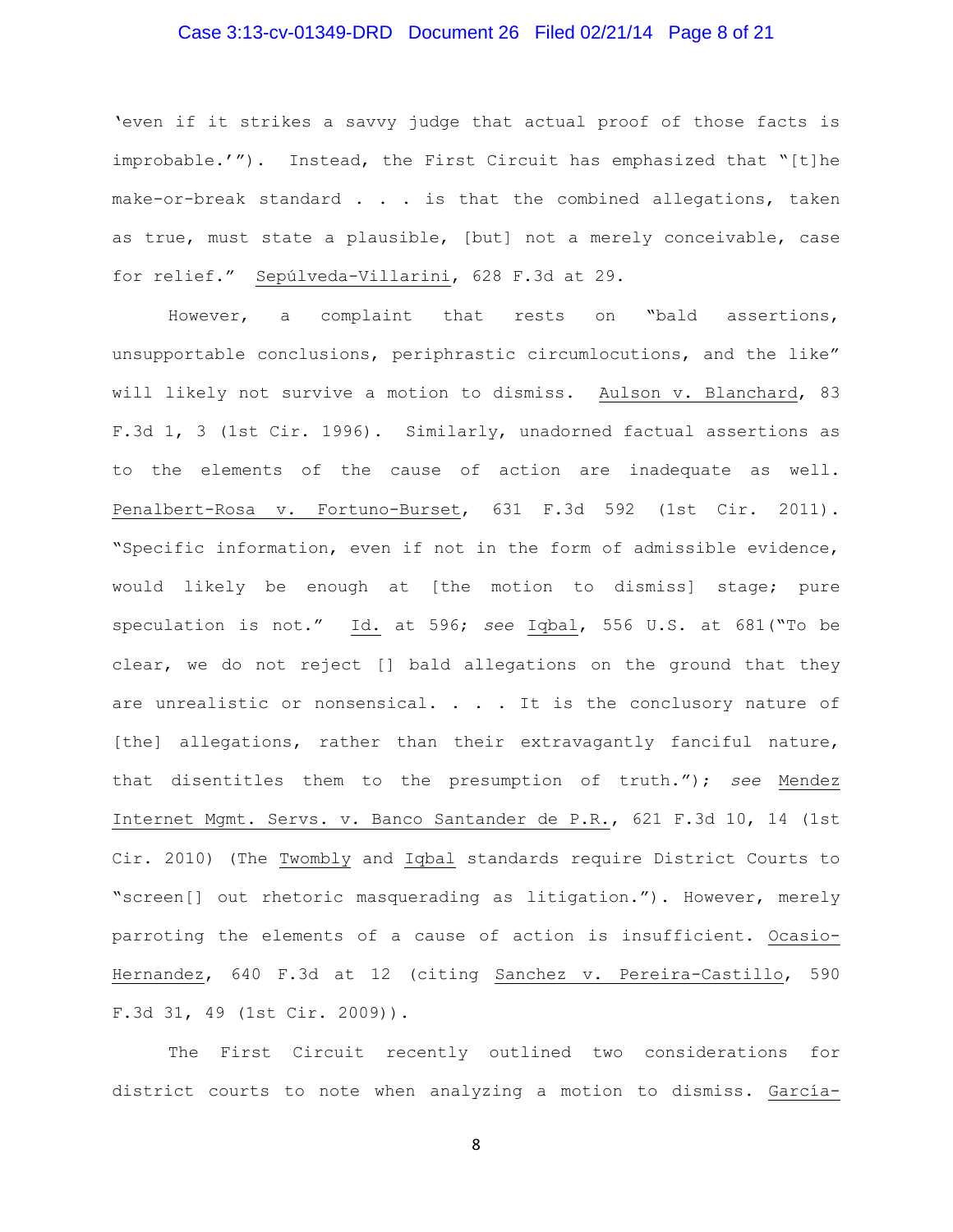# Case 3:13-cv-01349-DRD Document 26 Filed 02/21/14 Page 9 of 21

Catalán v. United States, 734 F.3d 100, 104 (1st Cir. 2013). First, a complaint modeled on Form 11 of the Appendix of the Federal Rules of Civil Procedure which contains sufficient facts to make the claim plausible is ordinarily enough to surpass the standard prescribed under Twombly-Iqbal. Id. at 104. Second, district courts should accord "some latitude" in cases where "[a] material part of the information needed is likely to be within the defendant's control." Id. (more latitude is appropriate in cases where "it cannot reasonably be expected that the [plaintiff], without the benefit of discovery, would have any information about" the event that gave rise to the alleged injury.)(internal citations and quotations omitted).

# **III. LEGAL ANALYSIS**

#### **A. Sarbanes-Oxley Claims**

Section 1514A of the Sarbanes-Oxley Act provides whistleblower protection to

any lawful act done by [an] employee to provide information ... which the employee reasonably believes constitutes a violation of section 1341, 1343, 1344, or 1348, any rule or regulation of the Securities and Exchange Commission, or any provision of Federal law relating to fraud against shareholders, when the information or assistance is provided to or the investigation is conducted by ... a person with supervisory authority over the employee.

18 U.S.C. § 1514A(a).<sup>2</sup> To set forth a prima facie case under the whistleblower protection provision of Sarbanes Oxley, a plaintiff must plead, and ultimately prove, that: (1) the employee engaged in a protected activity or conduct; (2) the employer knew or

l

<sup>2</sup> In 2002, Congress enacted the whistleblower provision in order to "encourage and protect [employees] who report fraudulent activity that can damage innocent investors in publicly traded companies." S.Rep. No. 107-146, at 19 (2002).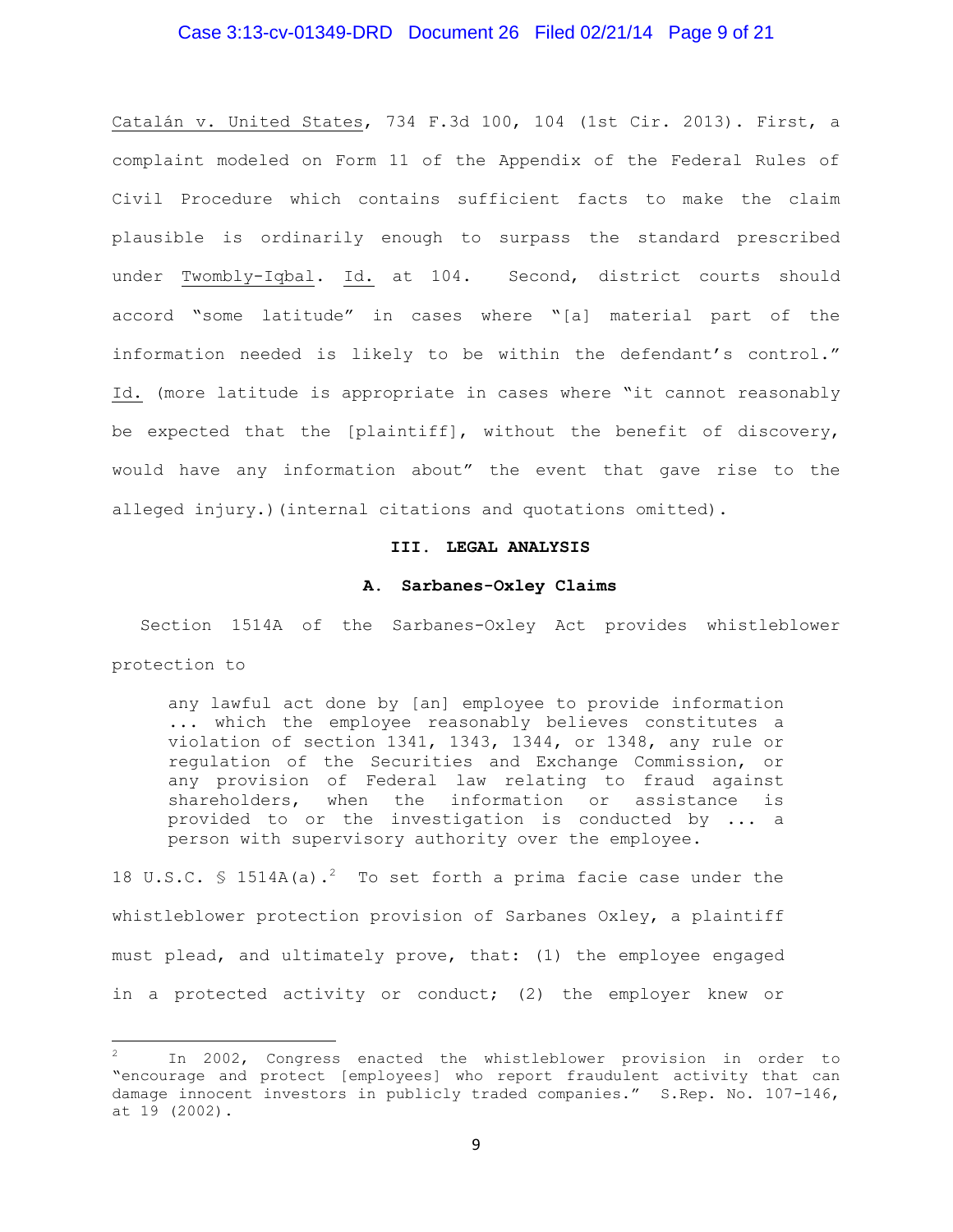# Case 3:13-cv-01349-DRD Document 26 Filed 02/21/14 Page 10 of 21

suspected that the employee engaged in the protected activity; (3) the employee suffered an adverse employment action; and (4) the circumstances were sufficient to raise the inference that the protected activity was a contributing factor in the unfavorable action. *See* 29 C.F.R. § 1980.104(e)(2); Day v. Staples, Inc., 555 F.3d 42, 53 (1st Cir. 2009); Weist v. Lynch, 710 F.3d 121, 129 (3rd Cir. 2013); Lockheed Martin Corp. v. Administrative Review Bd., 717 F.3d 1121, 1129 (10th Cir. 2013); Van Asdale v. Int'l Game Technology, 577 F.3d 989, 996 (9th Cir. 2009).

# *i. Prong One: Is the ARB's Decision in Sylvester Controlling?*

The first prong, requiring Plaintiff to show that he engaged in a protected activity or conduct, is the primary element being disputed by Doral, who argues that Stewart did not engage in protected activity under SOX. Doral contends that the protected activity under Sarbanes-Oxley must "definitely and specifically" implicate the substantive law protected and have a degree of specificity which identifies conduct that the complainant deems to violate the statute. *See* Docket No. 10, Pg. 6 (citing Fraser v. Fiduciary Trust Co. Int'l, 417 F. Supp. 2d 210 (S.D.N.Y. 2006); Lerbs v. Buca Di Beppo, Inc., 2004-SOX-8 (Dept. of Labor June 15, 2004); Platone v. U.S. Dept. of Labor, 548 F.3d 322, 327 (4th Cir. 2008)).

Conversely, Stewart argues that the "definitively and specifically" standard has been abandoned in favor of a more liberal standard requiring a plaintiff to show that he had a "reasonable belief" that the reported conduct constituted a violation of federal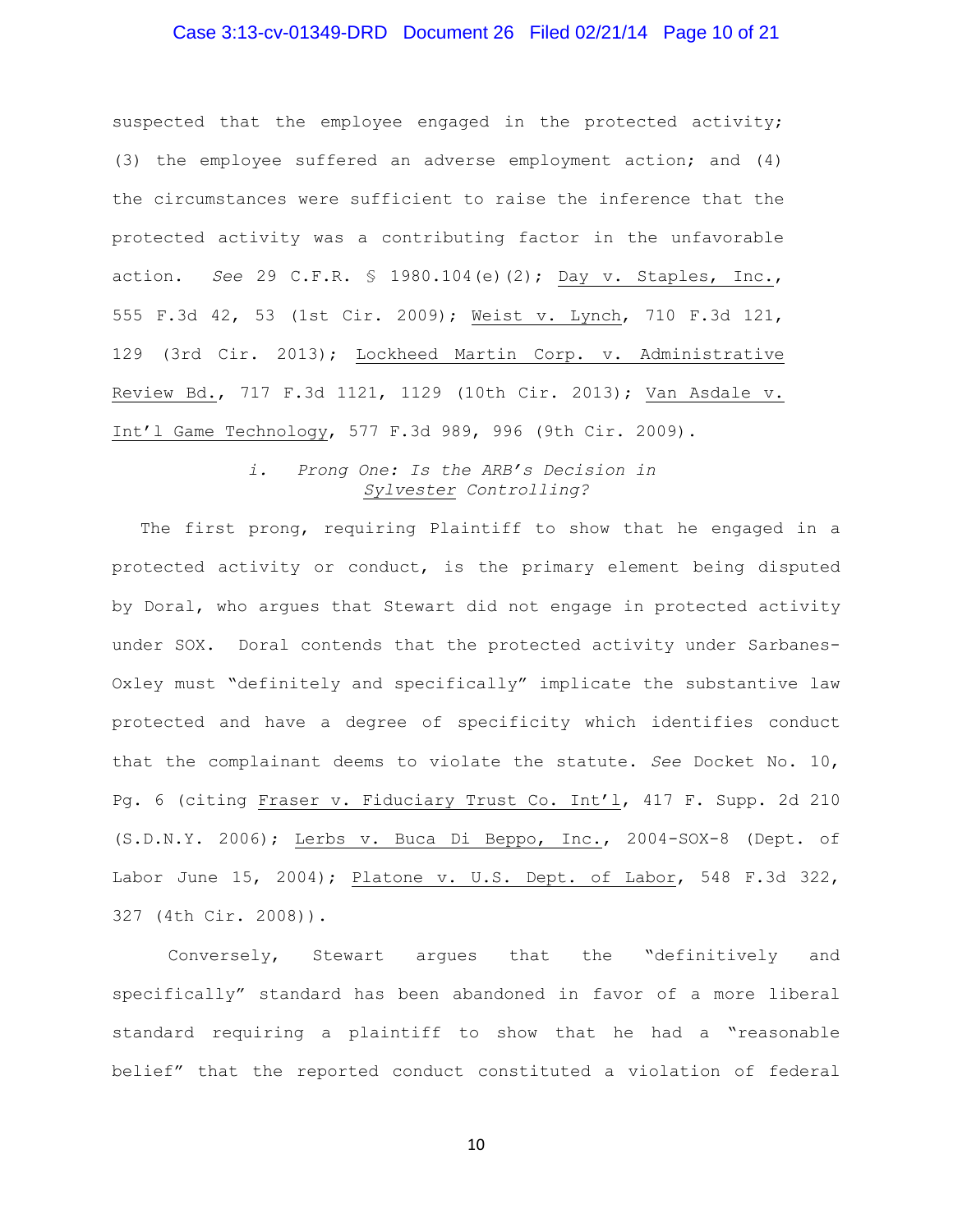# Case 3:13-cv-01349-DRD Document 26 Filed 02/21/14 Page 11 of 21

law. Docket No. 17, Pg. 5 (citing Sylvester, 2011 WL 2165854 at \*15; and Wiest v. Lynch, 710 F.3d 121, 129 (3rd Cir. 2013)).

In Platone v. FLYi, Inc., 25 IER Cases 278, 2006 WL 3193772 (Dept. of Labor Sept. 29, 2006), the Administrative Review Board of the Department of Labor held that "the [complaining] employee's communications must 'definitively and specifically' relate to any of the listed categories of fraud or securities violations under [Section 806]." 25 IER Cases at 287. Numerous Courts of Appeals, including the First Circuit, determined that the ARB's decision in Platone was entitled to Chevron deference<sup>3</sup> and proceeded to apply the "definitively and specifically" standard set forth therein. *See* Day, 555 F.3d at 55 (1st Cir.) ("The employee must show that his communications to the employer specifically related to one of the laws listed in §1514A"); Van Asdale, 577 F.3d 989, 996 (9th Cir.); Welch v. Chao, 536 F.3d 269, 275 (4th Cir. 2008)("[A]n employee must show that his communications to his employer definitely and specifically relate to one of the laws listed in §1514A."); Allen v. Admin. Review Bd., 514 F.3d 468, 476-77 (5th Cir. 2008)(same).

In Day, the First Circuit concluded that the U.S. Department of Labor was entitled to Chevron deference, finding that "Congress specifically delegated to the Secretary of Labor authority to enforce §1514A by formal adjudication and [that] the Secretary had delegated her enforcement authority to the ARB." Day, 555 F.3d at 54, n. 7. $^4$ 

l

Chevron U.S.A. Inc. v. Natural Resources Defense Council, Inc., 467 U.S. 837 (1984).

<sup>4</sup> An administrative agency's decision is granted Chevron deference when it appears from the "statutory circumstances that Congress would expect the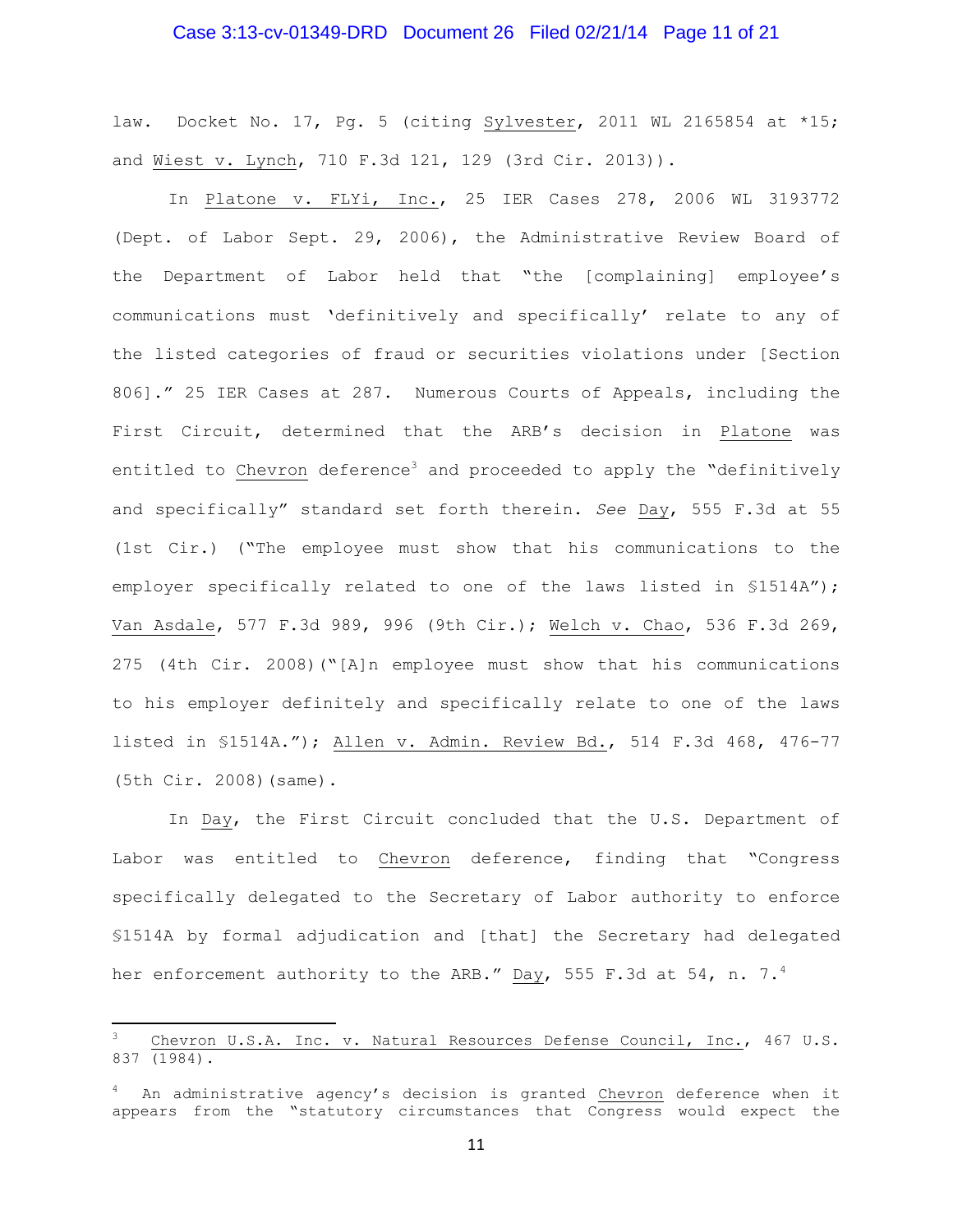# Case 3:13-cv-01349-DRD Document 26 Filed 02/21/14 Page 12 of 21

However, in 2011, the ARB revisited its holding in Platone, finding that the "definitively and specifically" standard is "often applied too strictly." Sylvester, 2011 WL 2165854, at \*15. The ARB held that the critical focus is on "whether the employee reported conduct that he or she reasonably believed constituted a violation of federal law." Id. Further, the ARB emphasized that an employee is protected under Section 1514 for reporting conduct aimed at preventing potential fraud, essentially doing away with the notion that conduct exposing only **existing** fraud is covered under Sarbanes-Oxley. Id. at 18 ("The purpose of Section 806, and the SOX in general, is to protect and encourage greater disclosure."). $5$ 

Following the ARB's decision in Sylvester, the two Circuit Courts of Appeals to have examined this issue have granted Chevron deference to the ARB and held that the "reasonable belief" standard governs all inquiries under Section 1514. *See* Wiest, 710 F.3d at 129-131 (3rd Cir.)("The fact that the ARB reconsidered and abandoned the 'definitive and specific' standard does not preclude our deference to the reasonable belief standard it subsequently announced in Sylvester."); Lockheed Martin Corp., 717 F.3d at 1131 (10th Cir.)(same).

 $\overline{a}$ 

agency to be able to speak with the force of law." Id. (citing United States v. Mead Corp., 533 U.S. 218, 229 (2001) and Rucker  $\overline{v}$ . Lee Holding Co., 471 F.3d 6, 11-12 (1st Cir. 2006)). An agency is said to speak with the force of law if Congress provided for a "relatively formal administrative procedure" such as formal adjudication. *See* Mead, 533 U.S. at 230.

<sup>&</sup>lt;sup>5</sup> The Court agrees with the ARB that only providing whistleblower protection to individuals exposing **existing** fraud would be counterproductive, as the harm SOX seeks to deter would need to be occurring for the protection to attach.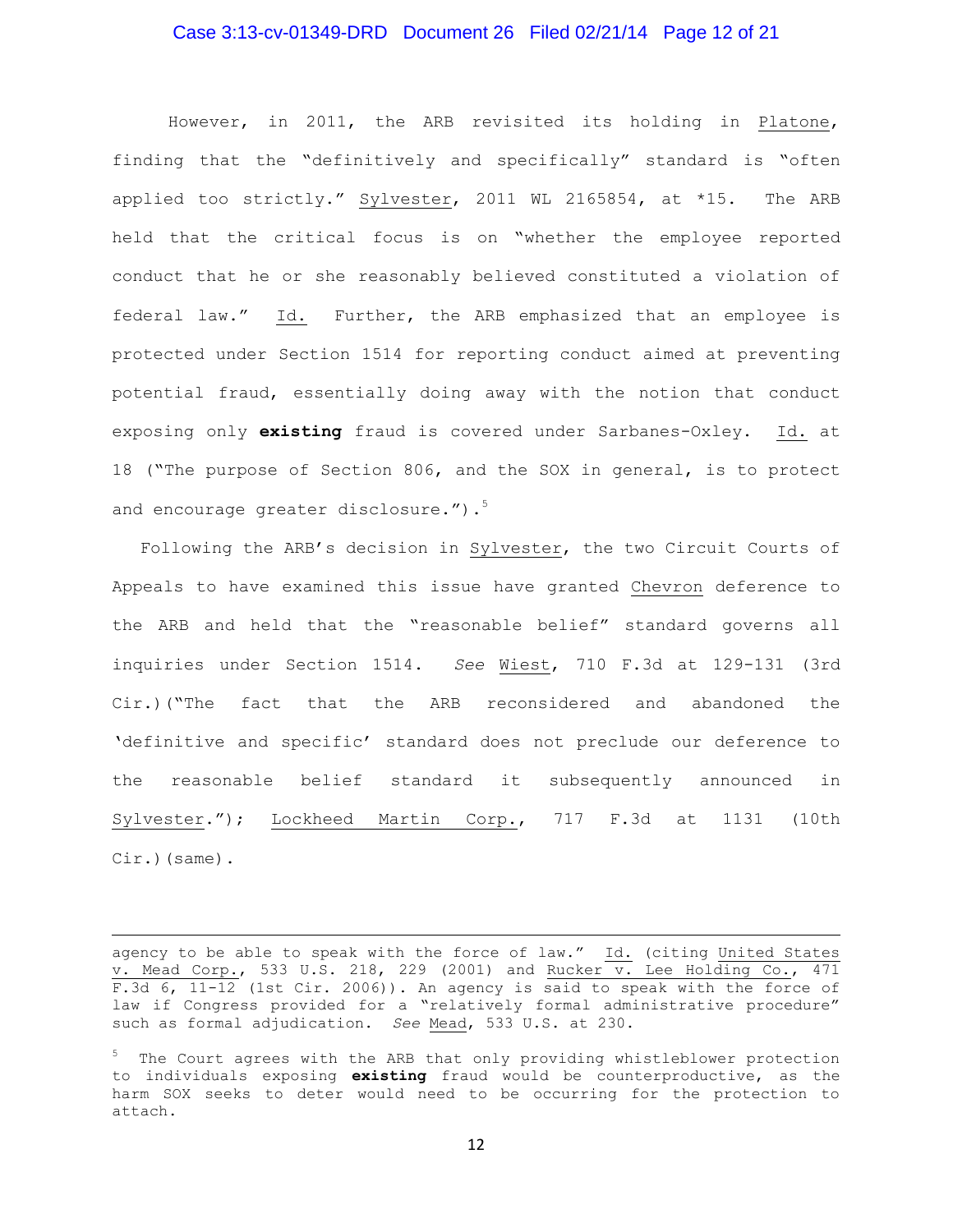# Case 3:13-cv-01349-DRD Document 26 Filed 02/21/14 Page 13 of 21

Notwithstanding, Defendant Doral stresses that the First Circuit has not abrogated its holding in Day and that the Court should refrain from granting deference to the Sylvester decision, arguing that the ARB's sharp departure from its prior holding in Platone weighs heavily against deferring to its decision. Docket No. 20, Pg. 3, n. 1 (citing I.N.S. v. Cardoza-Fonseca, 480 U.S. 421, 446 n. 30 (1987)("An agency's interpretation of a relevant provision which conflicts with the agency's earlier interpretation is entitled to considerably less deference than a consistently held agency view.")). Doral's argument that Chevron deference is unwarranted due to the inconsistencies in the ARB's decision is unavailing, particularly given the Supreme Court's decision in Nat'l Cable & Telecommunications Ass'n v. Brand X Internet Servs., 545 U.S. 967, 981 (2005). Therein, the Supreme Court elaborated that "agency inconsistency is not a basis for declining to analyze the agency's interpretation under the Chevron framework." Id. The Court emphasized that "if the agency adequately explains the reasons for a reversal of policy, change is not invalidating, since the whole point of Chevron is to leave the discretion provided by the ambiguities of a statute with the implementing agency." Id. (internal quotations omitted). Thus, deference is appropriate where, as here, an agency reverses course but adequately sets forth its reasons for doing so.

Accordingly, the Court holds that the ARB's decision in Sylvester is entitled to Chevron deference. In so holding, the Court places particular emphasis on the fact that the First Circuit granted Chevron deference to the ARB in Day and that the two Circuit Courts who have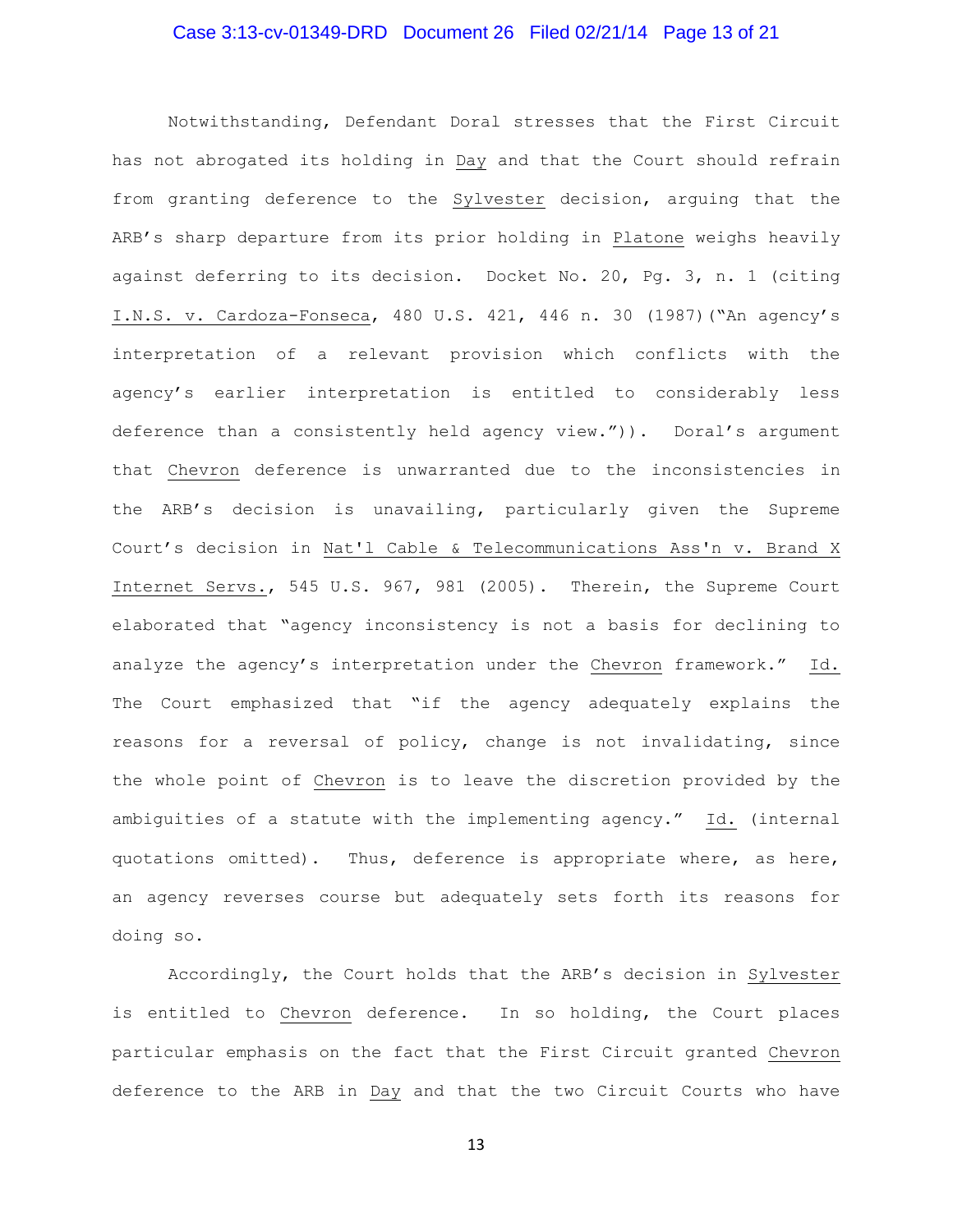# Case 3:13-cv-01349-DRD Document 26 Filed 02/21/14 Page 14 of 21

decided this identical issue have applied the framework set forth in Sylvester. The Court also accentuates that the ARB, in Sylvester, thoroughly outlined its reasons for its sudden reversal in policy effectively explaining why a new standard was necessary.

Hence, in order to satisfy the first prong under the whistleblower protection provision of SOX, Stewart must show that: (1) he had a subjective belief that the complained-of conduct constitutes a violation of relevant law; and (2) that the belief was objectively reasonable. *See* Sylvester, 2011 WL 2165854 at \*11.

To satisfy the subjective component, the employee must have "actually believed the conduct complained of constituted a violation of pertinent law." Day, 555 F.3d at 54 (stating that plaintiff's educational background and level of sophistication are relevant to the subjective component). <sup>6</sup> The ARB emphasized that the protections offered under SOX "were intended to include all good faith and reasonable reporting of fraud, and there should be no presumption that reporting is otherwise." Sylvester, 2011 WL 2165854 at \*11 (internal citations and quotations omitted). However, an employee need not show that an actual violation occurred so long as "the employee reasonably believes that the violation is likely to happen." Id. at \*13; *see* Day, 555 F.3d at 55; Wiest, 710 F.3d at 133.

The reasonable belief component "'is evaluated based on the knowledge available to a reasonable person in the same factual circumstances with the same training and experience as the aggrieved

l

 $6$  The term "pertinent law" refers to: (1) mail fraud; (2) wire fraud; (3) bank fraud; (4) securities fraud; (5) any rule or regulation of the Securities and Exchange Commission; and (6) any provision of Federal law relating to fraud against shareholders.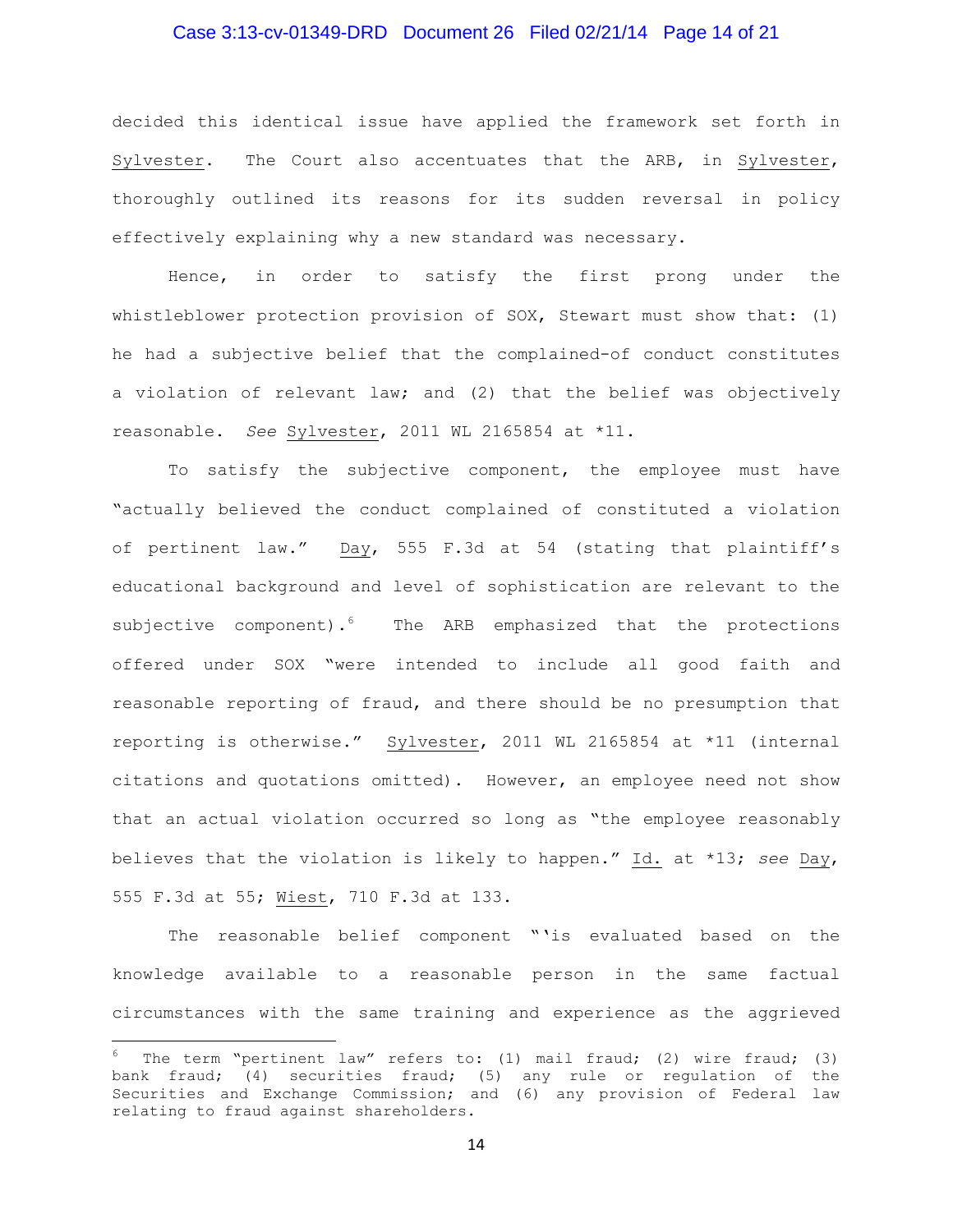# Case 3:13-cv-01349-DRD Document 26 Filed 02/21/14 Page 15 of 21

employee.'" Sylvester, 2011 WL 2165854 at \*12 (quoting Harp v. Charter Commc'ns, 558 F.3d 722, 723 (7th Cir. 2009)). The aforementioned reasonable person standard is similar to the reasonable person standard used and interpreted in a wide variety of legal contexts, including Title VII retaliation claims. *See* Weist, 710 F.3d at 130; Allen, 514 F.3d at 477.

Turning to the facts in the case at bar, the Court concludes that the complaint states a plausible claim for relief as to both the subjective and objective components under prong one. Stewart alleges that on February 16, 2012 he sent a letter to the Chairman of Doral's Audit Committee expressing his concerns stemming from comments and events which he perceived to be indicative of imminent violations to the financial disclosure requirements set forth under Sarbanes-Oxley.

Two of the comments referenced by Plaintiff occurred on a meeting held on January 11, 2012. During said meeting, Mr. Wakeman, Doral's CEO, asserted that he wanted the Bank's leverage ratio above 9% even if it meant booking assets in later periods. During the course of the same meeting, Mr. Wakeman also stated that he did not care about the financial industry's regulators and that he was willing to do whatever it took to make a deal with the Department of Treasury happen, even if it meant going against the regulators. According to Stewart, Mr. Wakeman claimed that the regulators were not going to tell him what he could or could not do when all he was trying to accomplish was to raise the Bank's capital by \$200MM.

Plaintiff further contends that his fears were compounded due to Mr. Wakeman's constant undermining of Mr.Wahlman's credibility. Stewart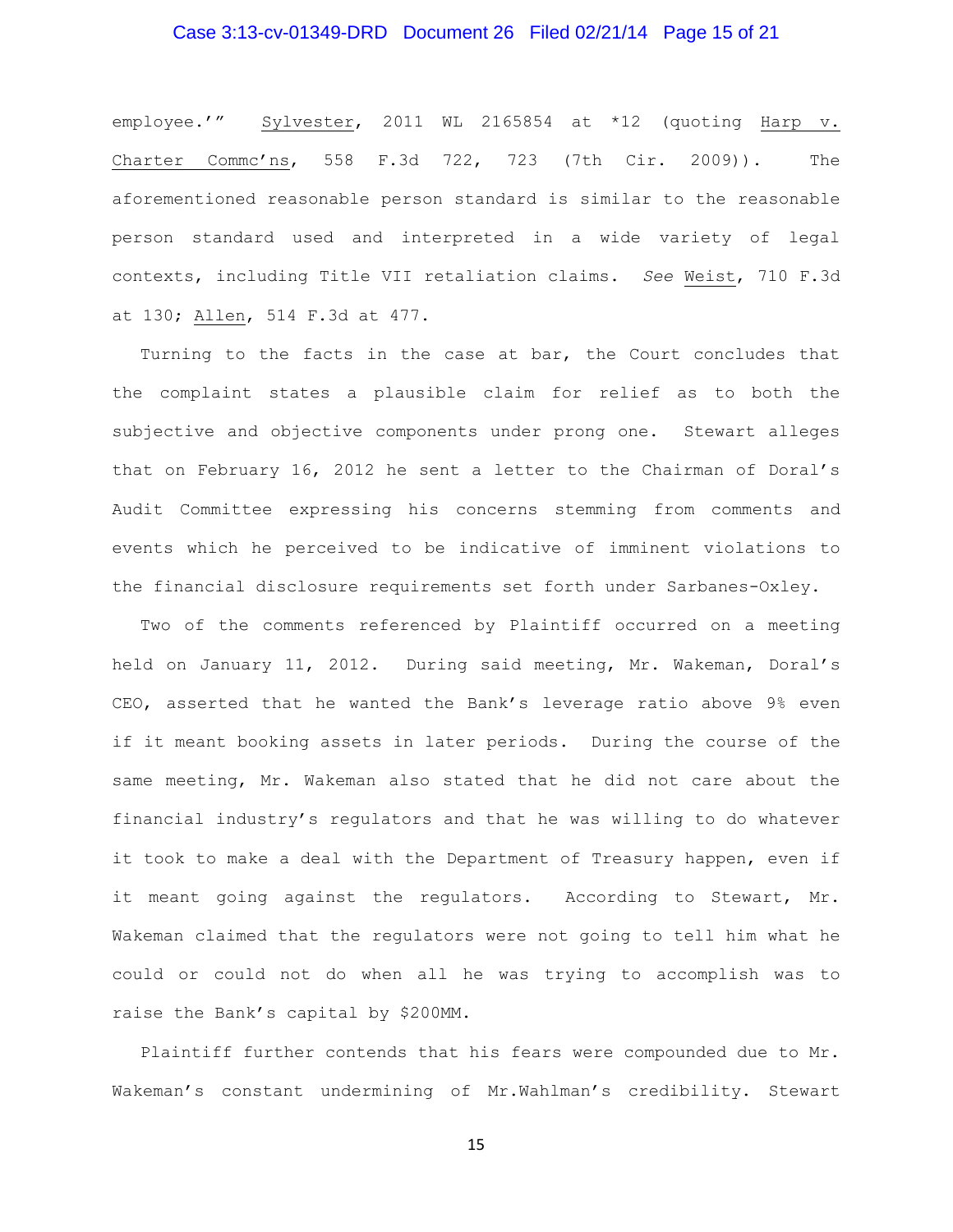# Case 3:13-cv-01349-DRD Document 26 Filed 02/21/14 Page 16 of 21

posits that on one occasion Wahlman admitted to him that Mr. Wakeman had done things that made him really uncomfortable. Lastly, Plaintiff voiced his concern to the Chairman of the Audit Committee about the implementation of the corporate initiative strategy, "Role Clarity." Stewart was concerned that the implementation of the initiative strategy did not give consideration to internal controls, thereby further placing the company at risk of non-compliance with SOX's reporting requirements.

There is no doubt that Plaintiff subjectively believed that a potential Sarbanes-Oxley violation was likely to occur, particularly given the content of the letter he sent to the Chairman of Doral's Audit Committee a short time before being fired. The real debate stems from whether a reasonable person, in the same factual circumstances and with the same training and experience as the Stewart, would have held a reasonable belief that the conduct complained of constituted a violation of pertinent law.

Stewart was Doral's Principal Accounting Officer, meaning that he was tasked with heading the Bank's accounting division. As Principal Accounting Officer, Plaintiff was responsible for overseeing that the Bank's financial statements, general ledger, and budgeting were accurately reported, meaning that Plaintiff would be implicated immediately if any oversight or inconsistencies were detected in any of Doral's financial disclosure statements.

The Court is convinced that a reasonable Principal Accounting Officer in Plaintiff's position could have plausibly held a reasonable belief that the aforementioned conduct was likely to give rise to a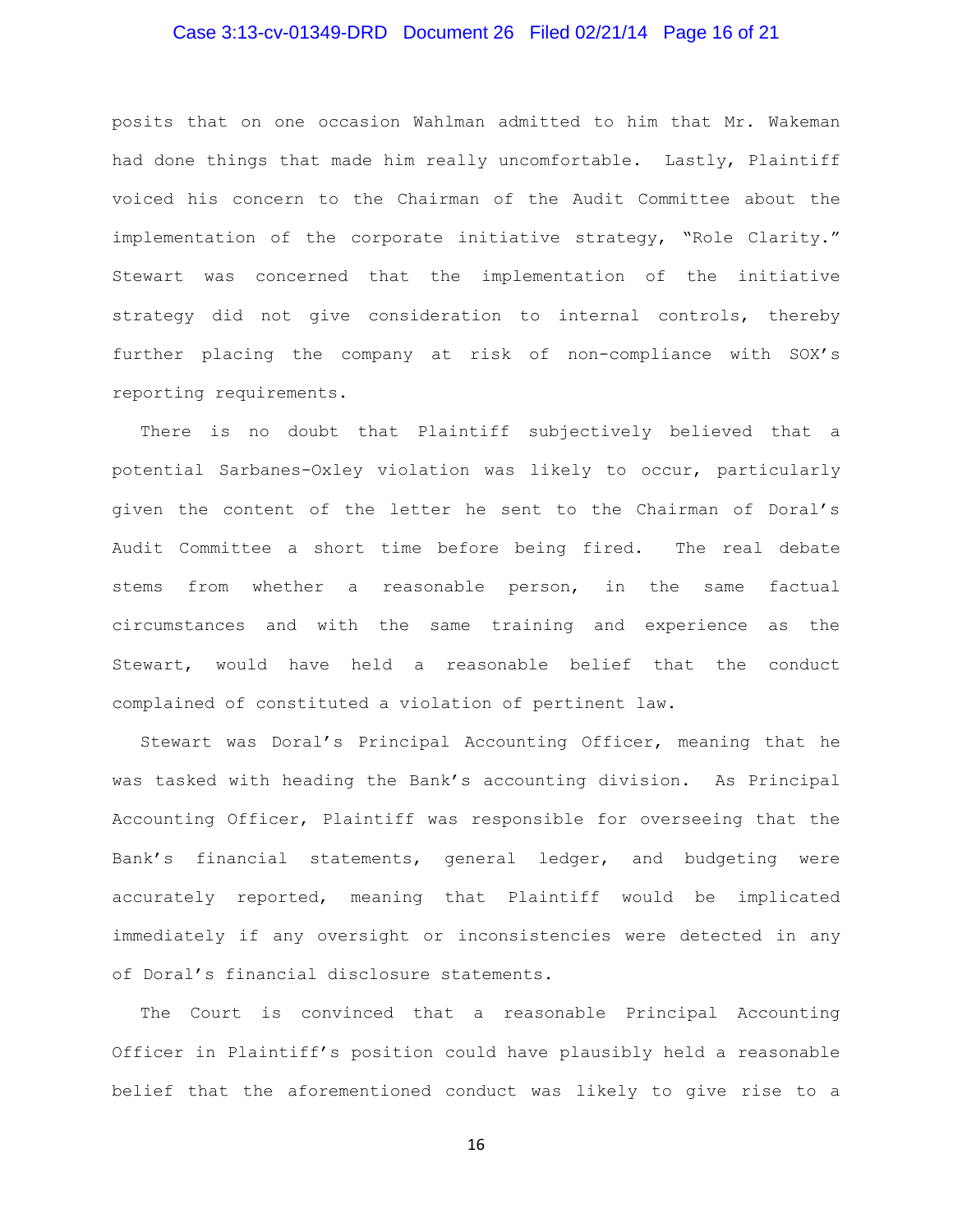# Case 3:13-cv-01349-DRD Document 26 Filed 02/21/14 Page 17 of 21

Sarbanes-Oxley violation. Doral's Principal Accounting Officer reported directed to Mr. Wahlman, the CFO, who in turn reported directly to Mr. Wakeman, the Bank's CEO. Mr. Wakeman's comments about wanting to maintain the Bank's leverage ratio above 9% and about disregarding the regulators in order to raise the Bank's capital by \$200MM, coupled with Mr. Wahlman's comments that Mr. Wakeman had undertaken measures that made him really uncomfortable, are enough to meet the objectively reasonable component of prong one. Hypothetically speaking, if a public company "cooks the books" and reports inaccurate financial information, the Principal Accounting Officer would be amongst the first individuals being investigated for potential Sarbanes-Oxley violations. Accordingly, the Court finds that Plaintiff has set forth sufficient factual allegations in the complaint to satisfy prong one of Section 1514's whistleblower protection provision.

#### *ii. Prongs Two through Four*

With regards to prongs two through four of Plaintiff's Sarbanes-Oxley claims, Stewart must have demonstrated that Doral knew or suspected that the Plaintiff engaged in the protected activity, that Stewart suffered an adverse employment action and that the circumstances were sufficient to raise the inference that the protected activity was a contributing factor in the unfavorable action. *See* 29 C.F.R. § 1980.104(e)(2); Day, 555 F.3d at 53. For the sake of brevity, the Court will briefly analyze the last three prongs, noting that they went uncontested by Doral.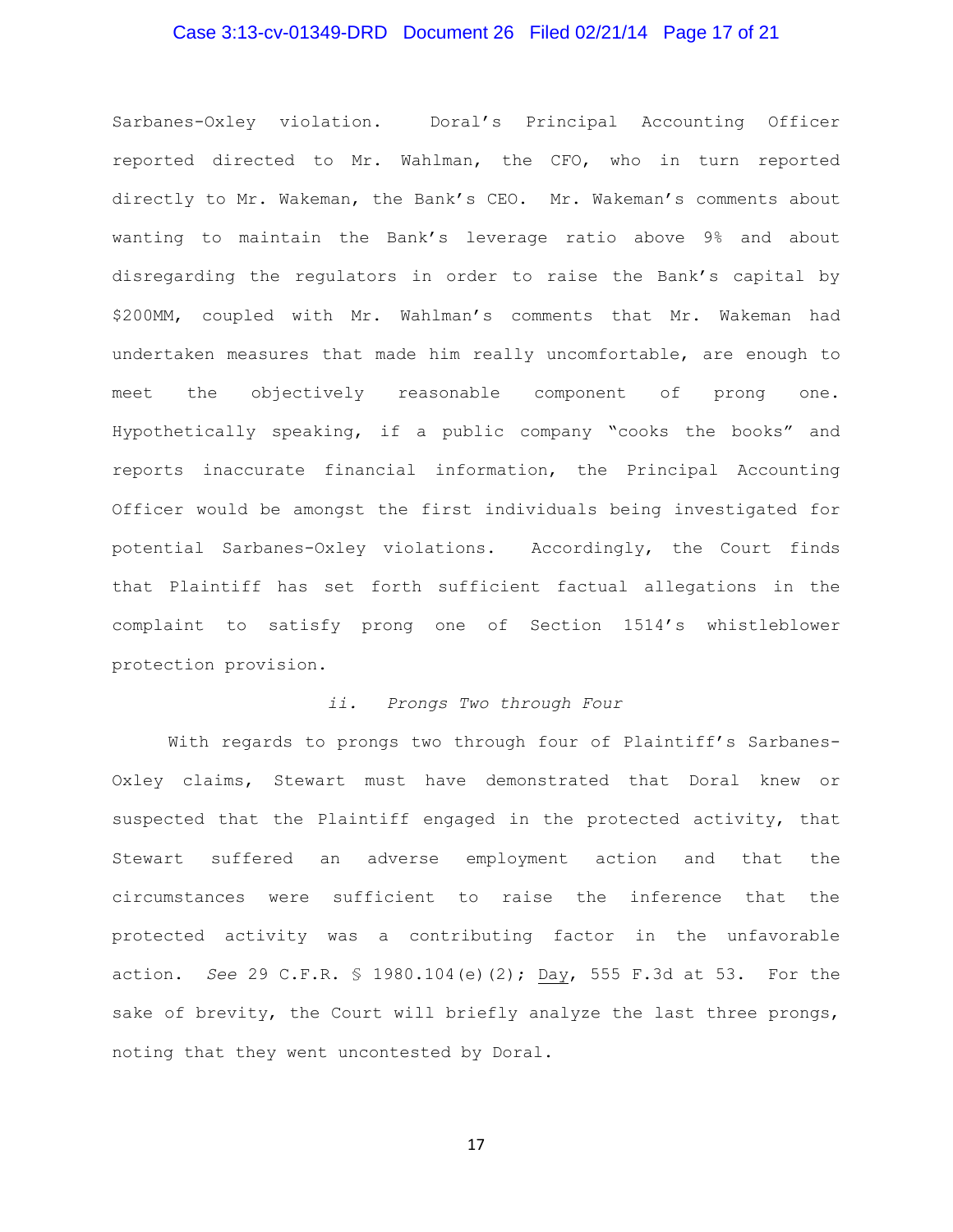# Case 3:13-cv-01349-DRD Document 26 Filed 02/21/14 Page 18 of 21

At the outset, the Court notes that the letter sent by Stewart to the Chairman of Doral's Audit Committee suffices to show that Doral knew that Plaintiff was engaging in a protected activity, thereby satisfying the second prong.

Additionally, the Court further holds that the factual allegations contained in the complaint also state a plausible claim for relief as to the third and fourth prongs, which require Plaintiff to demonstrate that he suffered an adverse employment action and that the circumstances were sufficient to raise the inference that the protected activity was a contributing factor in the adverse employment action. On February 16, 2012, Stewart sent the aforementioned Memorandum to the Audit Committee expressing his concerns regarding potential future violations to SOX. On March 15, 2012, Doral terminated Plaintiff's employment effective immediately. The fact that Plaintiff's firing transpired approximately one month after he voiced his concerns with the Audit Committee is sufficient, at this stage of the proceedings, to satisfy prong four. The Court stresses that the mere temporal proximity between the protected activity and the adverse employment action creates the inference that the protected activity was a contributing factor in Stewart's termination.

Accordingly, the Court hereby **DENIES** Doral's motion to dismiss (Docket No. 10) Plaintiff's whistleblower protection claims under Sarbanes-Oxley.

#### **B. Breach of Contract Claims**

Doral further avers that Plaintiff's breach of contract claims are subject to a valid arbitration agreement contained in the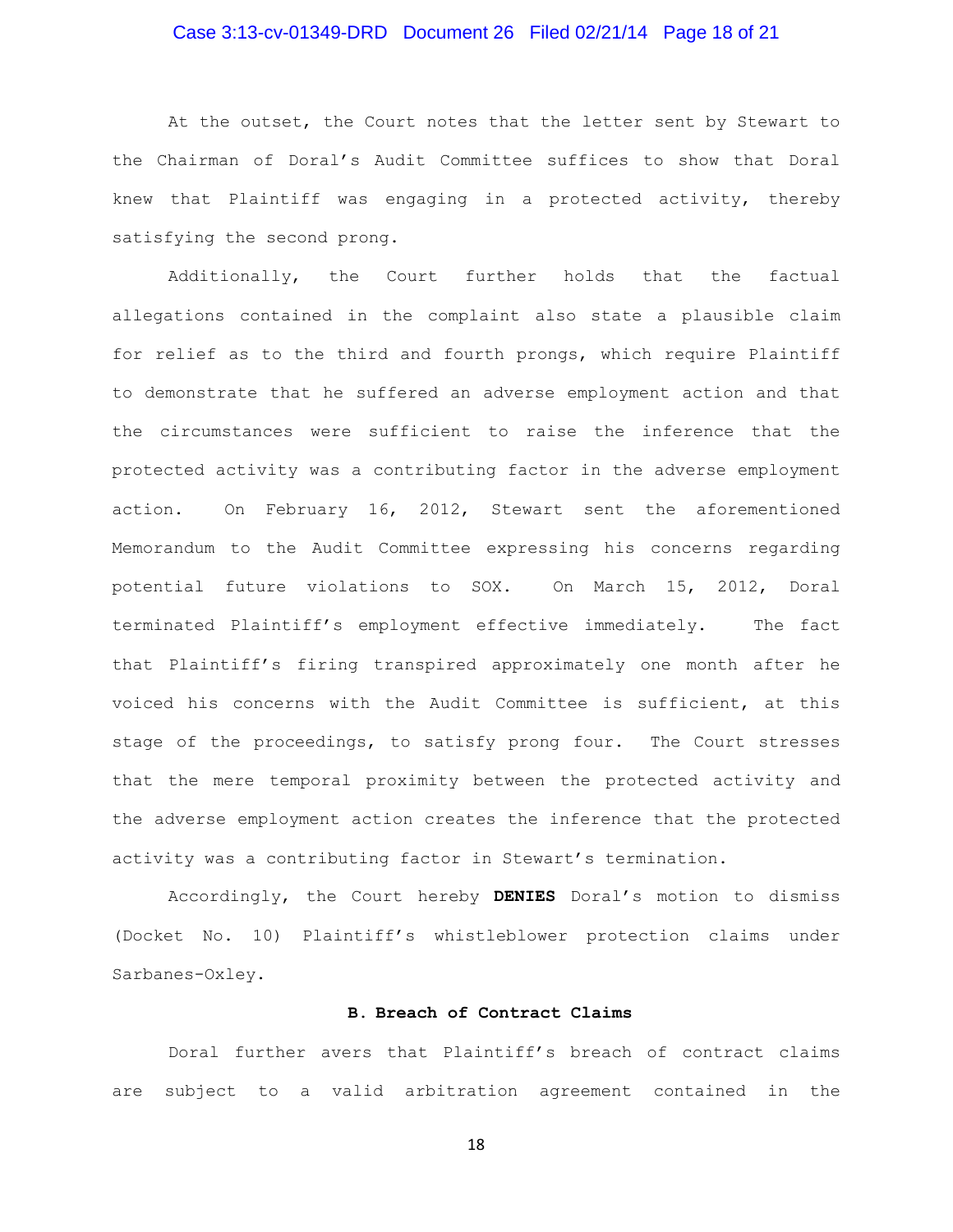#### Case 3:13-cv-01349-DRD Document 26 Filed 02/21/14 Page 19 of 21

Employment Agreement.<sup>7</sup> Although Doral concedes that claims under the whistleblower provision of Sarbanes-Oxley cannot be arbitrated, it nonetheless contends that the Court should compel arbitration of Plaintiff's breach of contract claims. *See* Docket No. 11, Pg. 1, n. 1. Stewart counters that the arbitration agreement is invalid and unenforceable, as the breach of contract claims are entangled with the SOX dispute and arise from the same nucleus of operative facts. *See* Docket No. 17, Pg. 12. For the reasons elucidated below, the Court finds that the Mandatory Arbitration provision contained in the Employment Agreement is unenforceable and therefore **DENIES** Doral's request to compel arbitration. We briefly explain.

In 2010, Congress ratified the Dodd-Frank Wall Street Reform and Consumer Protection Act ("Dodd-Frank"), drastically overhauling the regulation procedures in the financial industry. Pub.L. No. 111-203, 124 Stat. 1376 (2010). Therein, Congress amended Section 806 of Sarbanes-Oxley to include, *inter alias*, a provision that "no predispute arbitration agreement shall be valid or enforceable, if the agreement requires arbitration of a dispute arising under this section." *See* Pub.L. No. 111-203, § 922; 18 U.S.C. § 1514A(e)(2).<sup>8</sup>

 $\overline{a}$ 

#### <sup>8</sup> **(e) Nonenforceability of certain provisions waiving rights and remedies or requiring arbitration of disputes.**--

The Mandatory Arbitration provision states, in relevant part: "[T]he Executive and the Company agree that any controversy or claim arising out of, or relating to this Agreement, or the breach thereof, of the Executive's employment with the Company or any affiliate, or any termination of such employment, shall be settled by confidential arbitration in Miami, Florida...." *See* Docket No. 11-1, Pg. 12.

**<sup>(1)</sup> Waiver of rights and remedies.**--The rights and remedies provided for in this section may not be waived by any agreement, policy form, or condition of employment, including by a predispute arbitration agreement.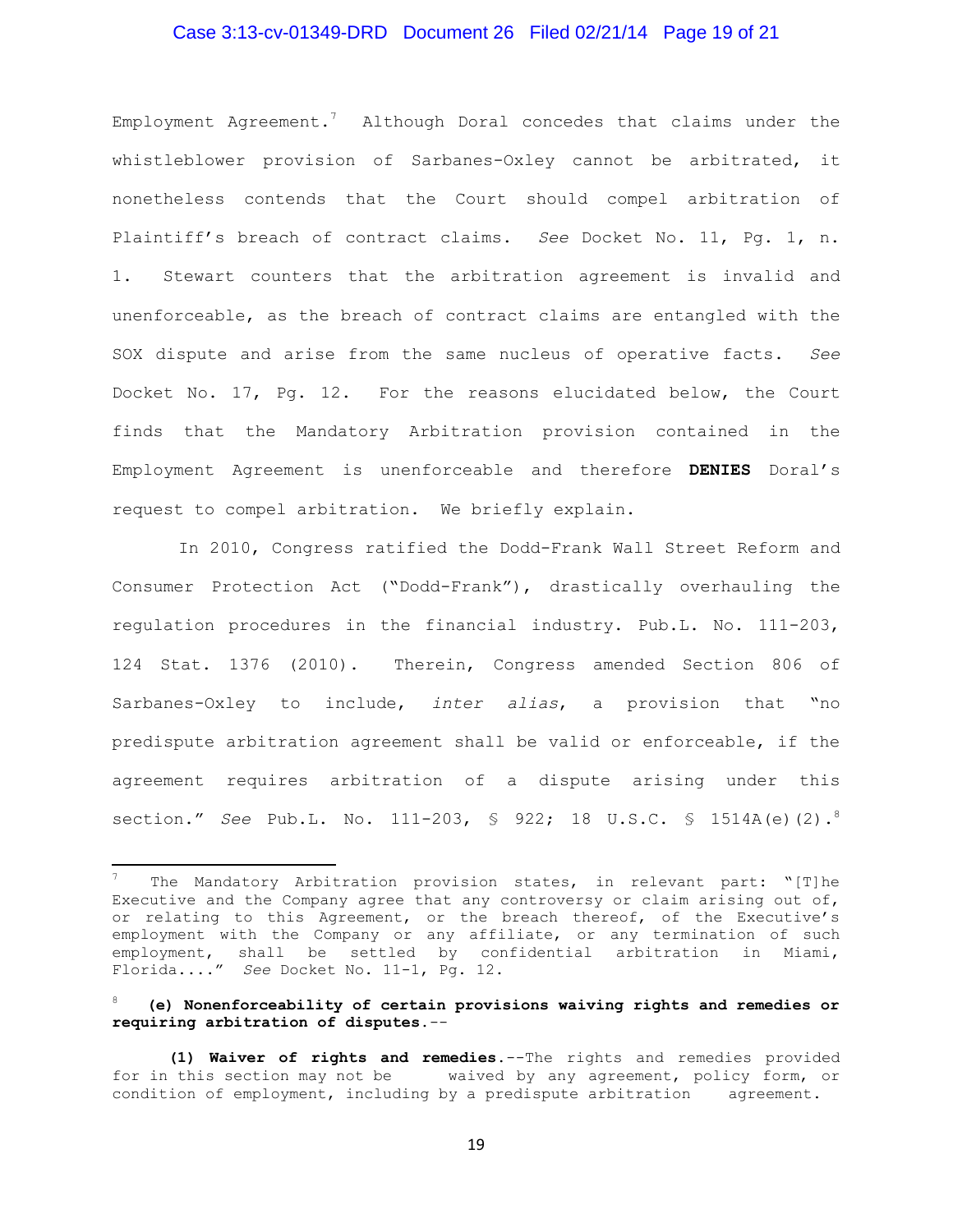# Case 3:13-cv-01349-DRD Document 26 Filed 02/21/14 Page 20 of 21

Accordingly, any claims arising under Section 806 are no longer arbitrable following the enactment of Dodd-Frank in July 21, 2010. *See* Wong v. CKX, Inc., 890 F. Supp. 2d 411, 421 (S.D.N.Y. 2012).

In the case at bar, the breach of contract claim alleged by Stewart arise from the same nucleus of operative facts as his claims under Sarbanes-Oxley. Plaintiff posits, and the Court agrees, that the arbitration agreement requires arbitration of a dispute arising under Sections 806 and 1514, as Stewart's main argument on the breach of contract claim is that the Bank retaliated against him as a result of the memorandum he sent to the Chair of the Audit Committee expressing his concerns. In other words, Stewart's employment would not have been terminated had he not voiced his concerns to the Audit Committee. Thus, compelling arbitration would require both sides to re-litigate the application of SOX's whistleblower provision in order to determine whether Doral did in fact breach its contractual obligations. Compelling arbitration would not only frustrate the purpose of 18 U.S.C. § 1514A(e)(2) but would also place a substantial financial and temporal burden on all parties involved.

Accordingly, Doral's motion to dismiss Plaintiff's breach of contract claims or, in the alternative, to compel arbitration (Docket No. 11) is hereby **DENIED**.

 $\overline{a}$ 

**<sup>(2)</sup> Predispute arbitration agreements.**--No predispute arbitration agreement shall be valid or enforceable, if the agreement requires arbitration of a dispute arising under this section.

<sup>18</sup> U.S.C. § 1514A(e).